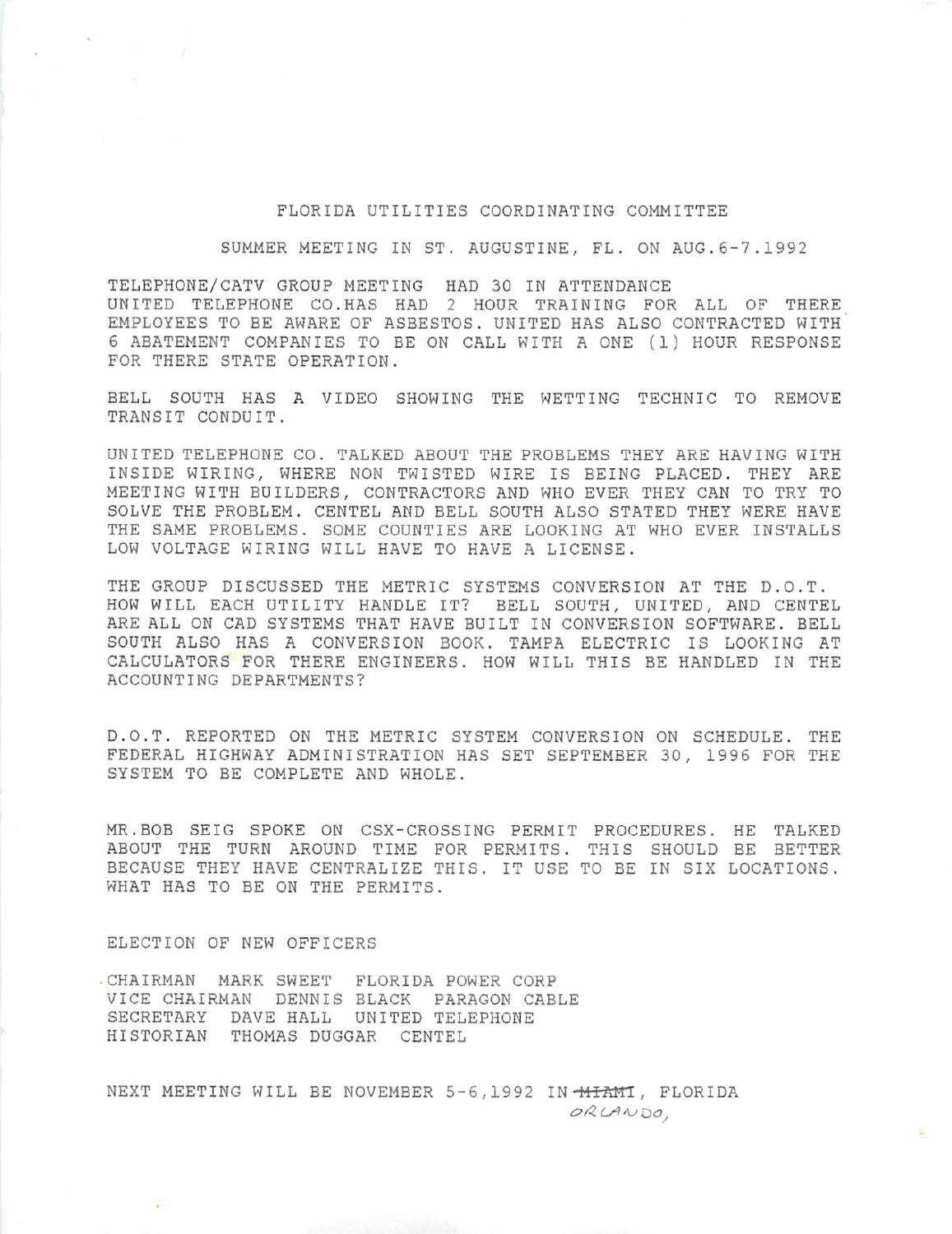

# MINUTES<br>AUGUST 7, 1992 ST. AUGUSTINE, FLORIDA

The Summer meeting of the Florida Utility Coordinating Committee was called to order at 8:35 a.m. by Chairman Carlos Solis with 105 in attendance.

Chairman Solis offered the invocation and led the group in the Pledge of Allegiance.

Chairman Solis asked if there were any corrections to the minutes of the Spring meeting of May 8, 1992, in Clearwater Beach, Florida. There being no corrections to the minutes of May 8 motions were made, seconded and passed to approve the minutes as is.

### HISTORIAN'S REPORT

 $\Delta$ 

Chairman Solis called on Mr. Bill Garrett to give the Historian's report.

Fifty Years Ago - August 21, 1942 Tampa Terrace Hotel - 11 Members Officers: Chairman - H.V. Street, Florida Power and Light, B. E. Wilkerson, of Seaboard Airline Railroad was Vice Chairman and B. A. Galloway of Winter Park Telephone was Secretary.

Mr. Street, the Chairman, was absent. The Vice-chairman, Mr. Wilkerson called the meeting to order at 10:35.

Mr. Girtman, of the Florida Railroad Commission, requested a sub-committee be appointed to meet in Tallahassee to make the final changes and arrangements for the new specification for railroad crossings. The following were appointed to this sub-committee:

> Mr. Sanley to represent the telephone companies Mr. H. V. street to represent the power companies Mr. L. S. Terrell to represent the Western Union Mr. C. U. Jellison to represent the railroads

Mr. Warth, Southern Bell, stated there were 104 telephone companies in<br>Florida, only a few come to these meetings. Mr. Girtman volunteered to Florida, only a few come to these meetings. contact all the phone company officials and urge them to send a representative to these meetings.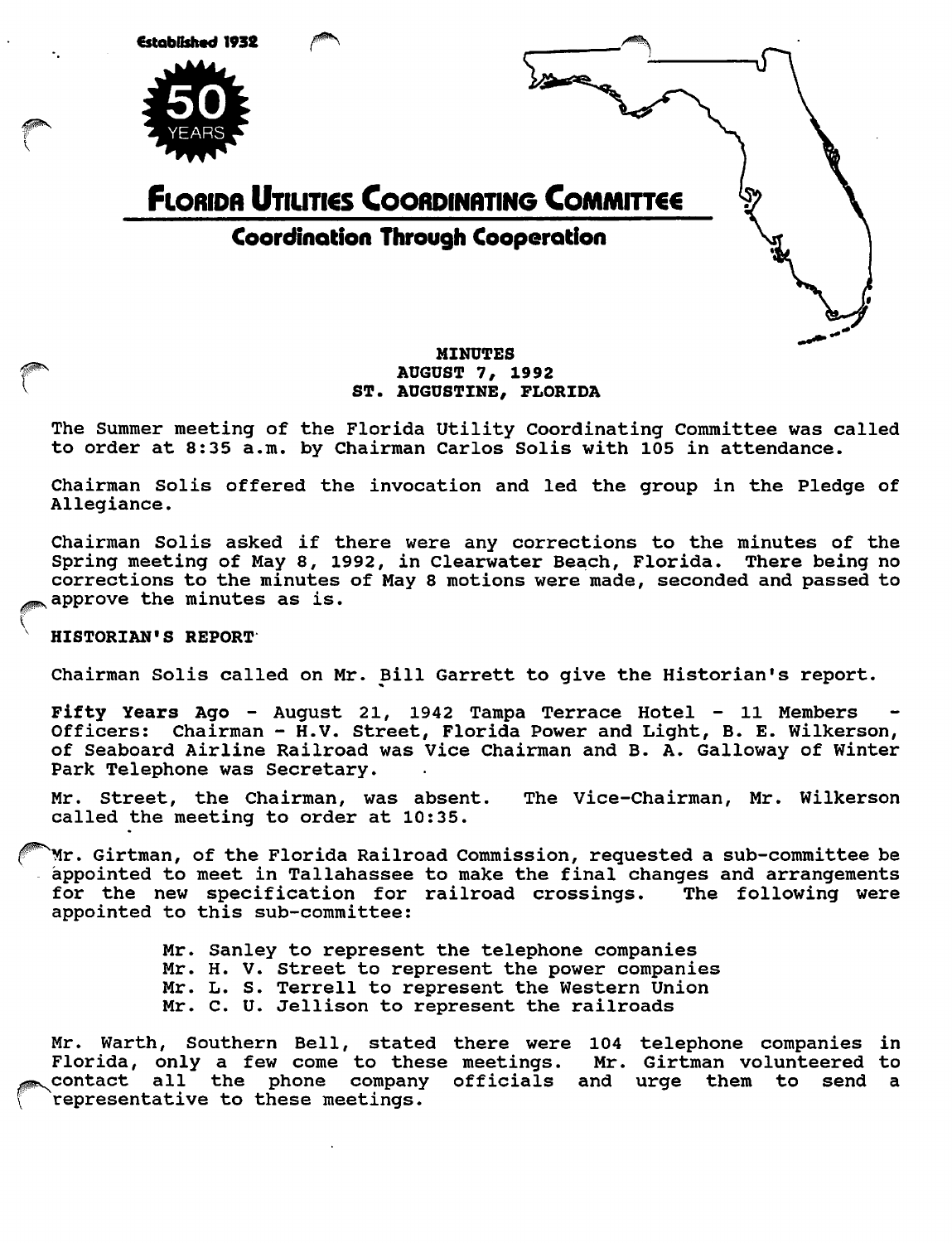Twenty-Five Years Ago - August 4, 1967, Florida Power and Light's Home Service Center, Lake Wales, Florida. Chairman - H. Dean Broome, Tampa Electric, Vice-chairman - G. A. Reed, Clay electric Co-Op, and Secretary - Jim Tinsley of Southern Bell. Attendance: Power 26, Phone 16, Water & Sewer 4, SRD 5, and Public Service Commission 2, Gas 3, total 56.

Chairman Broome was absent. The meeting was called to order by the Secretary, Mr. Jim tinsley at 9:30 am.

The election of officers was held and the new Chairman, Mr. Jim Tinsley opened the discussion on the problems arising from the new safety requirements set down by the Federal Bureau of Roads and the State Road Department. A lot more discussion followed. A sub-committee was appointed to work out the details on how policy will be implemented on specific design cases, at the request of Mr. C. J. Schink, State Road Department.

The bill dealing with the theft of copper has passed both Houses and is now a law.

Chairman, Tinsley reported that the Accommodation Guide still has not been received by this committee. If it comes out prior to the next meeting the old sub-committee will be reactivated to handle the finalization with the State Road Department.

The meeting was adjourned at 2:15 p.m.

TREASURER'S REPORT

Chairman Solis called on Vice-Chairman Mark Sweet to give the Treasurer's Report: Balance carried forward from May 8, 1992 **1992** \$341.81 Receipts May 8. 1992, meeting registration 95 in attendance  $\frac{1}{2}$  at \$5.00 each.  $\frac{1}{2}$  475.00 Sale of Lapel Pins 7 x \$3.00 21.00 Expenditures ^ May 8, 1992 Coffee and danishes (576.95) Awards (188.37) Balance as of August 6, 1992 **\$ 72.49** 

Chairman Solis postponed the FDOT Report to later on in the meeting. He asked that Mark Sweet introduced the guest speaker.

 $\overline{\mathbf{2}}$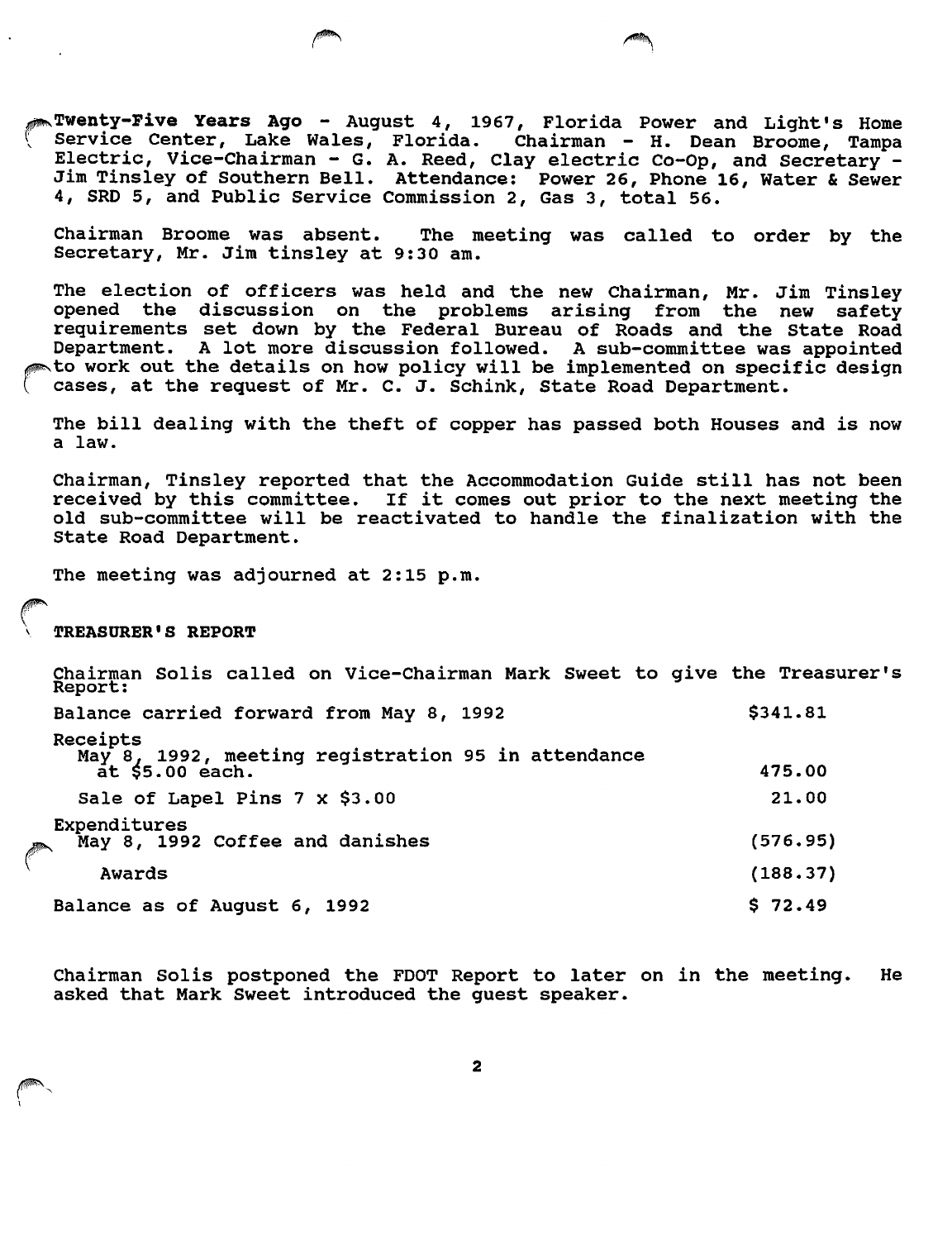#### SPEAKERS

Mark Introduced Bob Sieg with CSX Railroad out of Jacksonville to discuss crossing permit procedures and application processing.

Bill Garrett reminded Bob Sieg that according to the By-Laws that CSX Railroad is a member of the FUCC and invited him to attend each quarterly meeting. Bob said he needs to get back to Bill in reference to the meetings.

#### BREAK

FOOT UPDATE

Chairman Solis requested a FDOT update from Jerry Sasser.

Jerry mentioned that there was a lot going on in Tallahassee. They are<br>rewriting The Green Book, Rewriting Plans Preparation Manual. FDOT is rewriting The Green Book, Rewriting Plans Preparation Manual. developing one book called Florida Design Manual by combining several of their books that now exist.

FDOT is trying to keep up with technology industry and looking at the GIS System, CAD Operations, and strongly suggest digitized utilities.

Dennis LaBelle will expand on the Accommodations Guide.

Jerry introduced Paul Kaczorowski of the Florida D.O.T.

METRIC UPDATE

Paul gave an in depth update on the metric conversion. See attached flow chart for the next five years.

BUSINESS SECTION

FDOT DISTRICT REPORTS

District I - Walt Childs - No report available.

District II - Buddy Dees - The Steering Committee was held on August 17,<br>1992. The District II Liaison meeting will be held either October 16 or 1992. The District II Liaison meeting will be held either October 16 or<br>23rd. Notices will be mailed. Notices will be mailed.

District III - Tom Duggar - At this time the Steering Committee has not had a meeting. There will possibly be a meeting in October.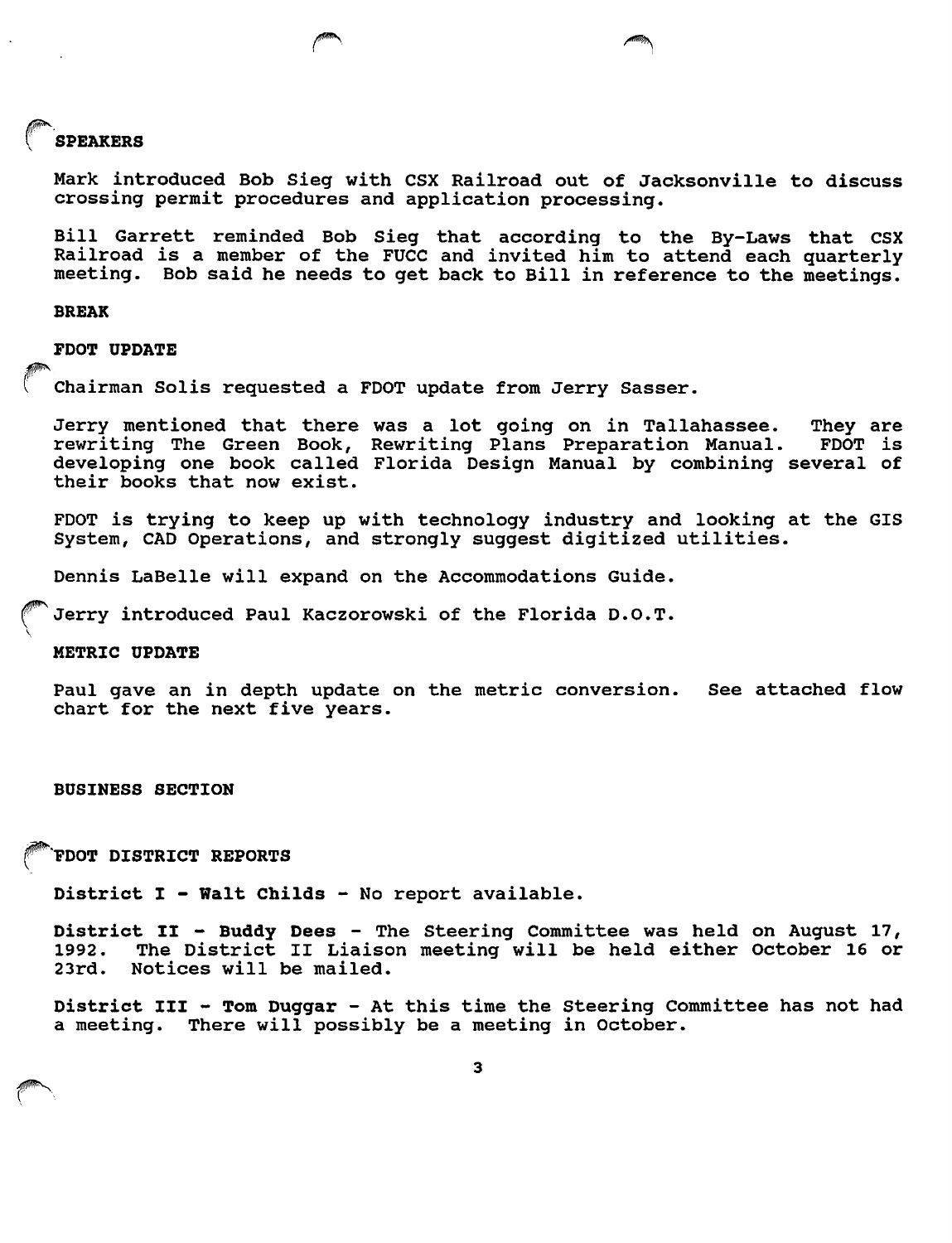FUCC MEETING ST. AUGUSTINE, FL AUGUST 7, 1992

District IV - A. DePrimo - No Report.

District V - Richard Taylor - No Report.

District VI - Jim McGetrick - No Report.

District VII - Ray Afeld, Chairman of the FDOT District VII, reported that our last meeting was held on April 3, 1992, at the Innisbrook Golf and Tennis Resort in Tarpon Springs. We had 153 people in attendance which was a new record for a FOOT District meeting.

Nick Zembillas, FDOT District VII Utility Engineer, and his staff will give a workshop on the new utility "Subsurface Locating Program" to be started in ^the very near future.

- Changes to Utility Accommodations Guide
- Utility Relocation Schedule
- Joint Project Agreements
- Utility Permit Procedures
- Distribute Five Year Road Building Schedule

### Turnpike Report

Jim Haynie reported that there was going to be a meeting within the next 60 days. Location was undecided. He introduced his Turnpike Team.

### AWARDS COMMITTEE

Chairman Solis introduced Chairman of the Awards Committee - Roco DePrimo.

## THE MALCOLM YANCEY AWARD

This is the most prestigious award the Florida Utilities Committee can award. The winner of this award is BILL GARRETT AND CONGRATULATIONS TO BILL!!  $\ddot{\phantom{1}}$ 

## LIAISON PERSON OF THE YEAR

There were two winners this year and they are PAUL KACZOROWSKI AND DENNIS LABELLE - CONGRATULATIONS TO PAUL AND DENNIS!!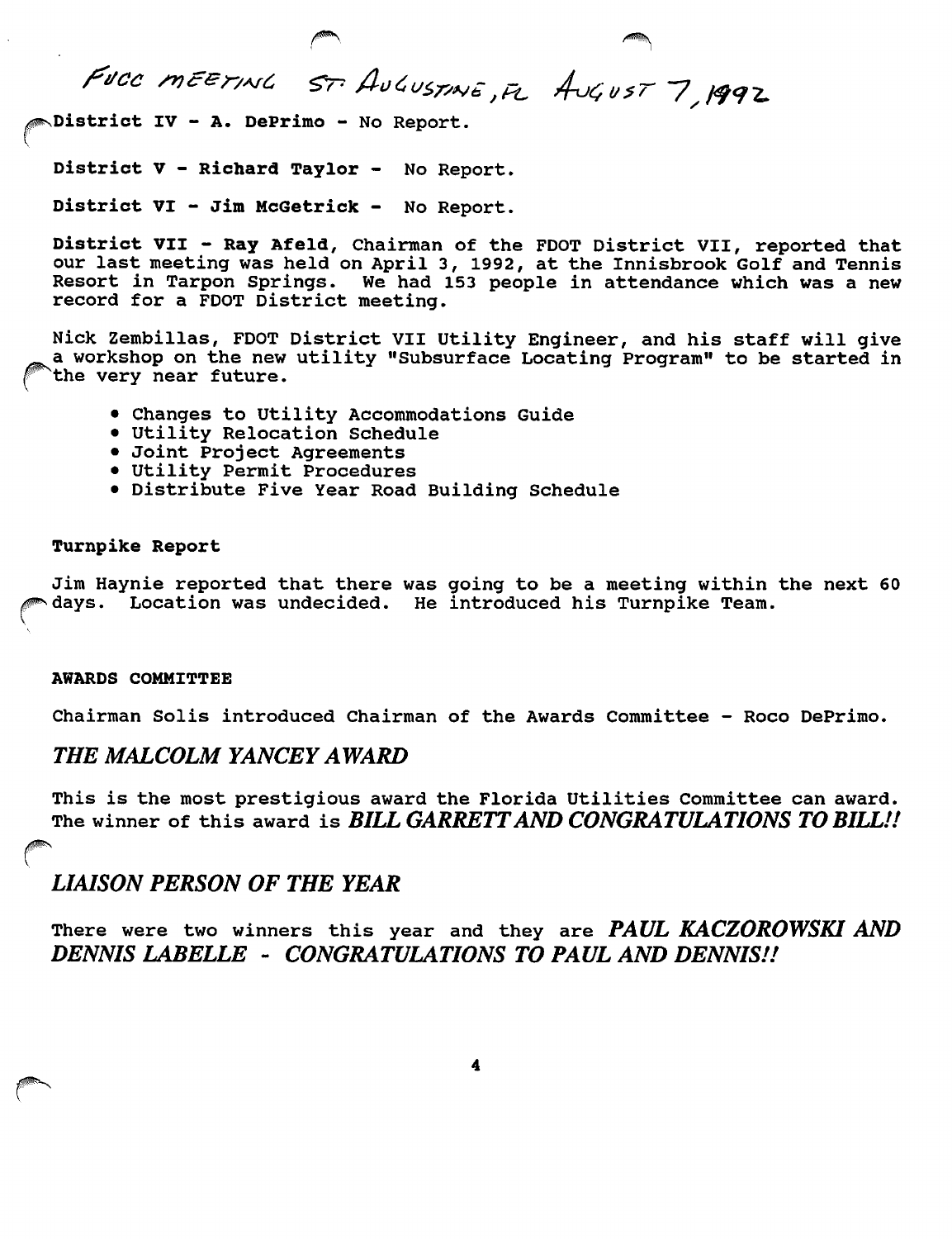## $\scriptstyle\bullet$ CHAIRMAN AWARD

Chairman Soils was awarded a plaque for his outstanding service to the FUCC. A JOB WELL DONE CARLOS!!

### INTEREST GROUP REPORTS

Underground - Wayne Darden - Meeting held August 6, 1992 with 19 in<br>attendance. Topics discussed: Recent South Florida Water District Fee Topics discussed: Recent South Florida Water District Fee Increases for Permits, Asbestos (AC) Pipe, Rail Corridor, and Utility Accommodation Guide.

Telephone/Telecommunications - Dave Hall - Interest group meeting was held<br>August 6, 1992 with 28 people in attendance. Betsy Becker Co-chaired the August 6, 1992 with 28 people in attendance. meeting in the absence of Doug Kettles who could not attend because of job commitments. The meeting time was altered and the length shortened to allow for a combined meeting to discuss the progress of the Utility Accommodations Guide Subcommittee. The following topics were discussed:

### Old Business:

1. Utility Accommodation Guide: In the interest of time, the group was requested to defer comments on the UAG unless something new could be said.

### 2. PDOT Metric Conversion:

A lengthy discussion took place on this subject. What are we doing to prepare for this conversion? Telephone Companies are looking at CAD conversions; changing their mechanized facility records from the U.S. Customary System to the International (Metric) System. TECO is investigating the availability and cost of Metric conversion calculators for their employees. The CATV companies are taking a "wait and see" position. A Subcommittee was suggested but not accepted; instead, A Subcommittee was suggested but not accepted; instead, request that Paul Kaczorowski give quarterly reports on the progress of the conversion.

3. Joint Use Subcommittee:

Betsy Becker reported that a few more responses have been received from the Pole Ownership Identification Survey.

### New Business:

1. One-Call Bill:

John Farkas announced that Bell South was drafting a One-Call bill to be submitted to the 1993 Florida Legislature. It will be modeled after the Georgia One-Call Law, but more pro utility and fewer excavator perks. The main point is that Bell South will now be pro-active in supporting One-Call Legislation.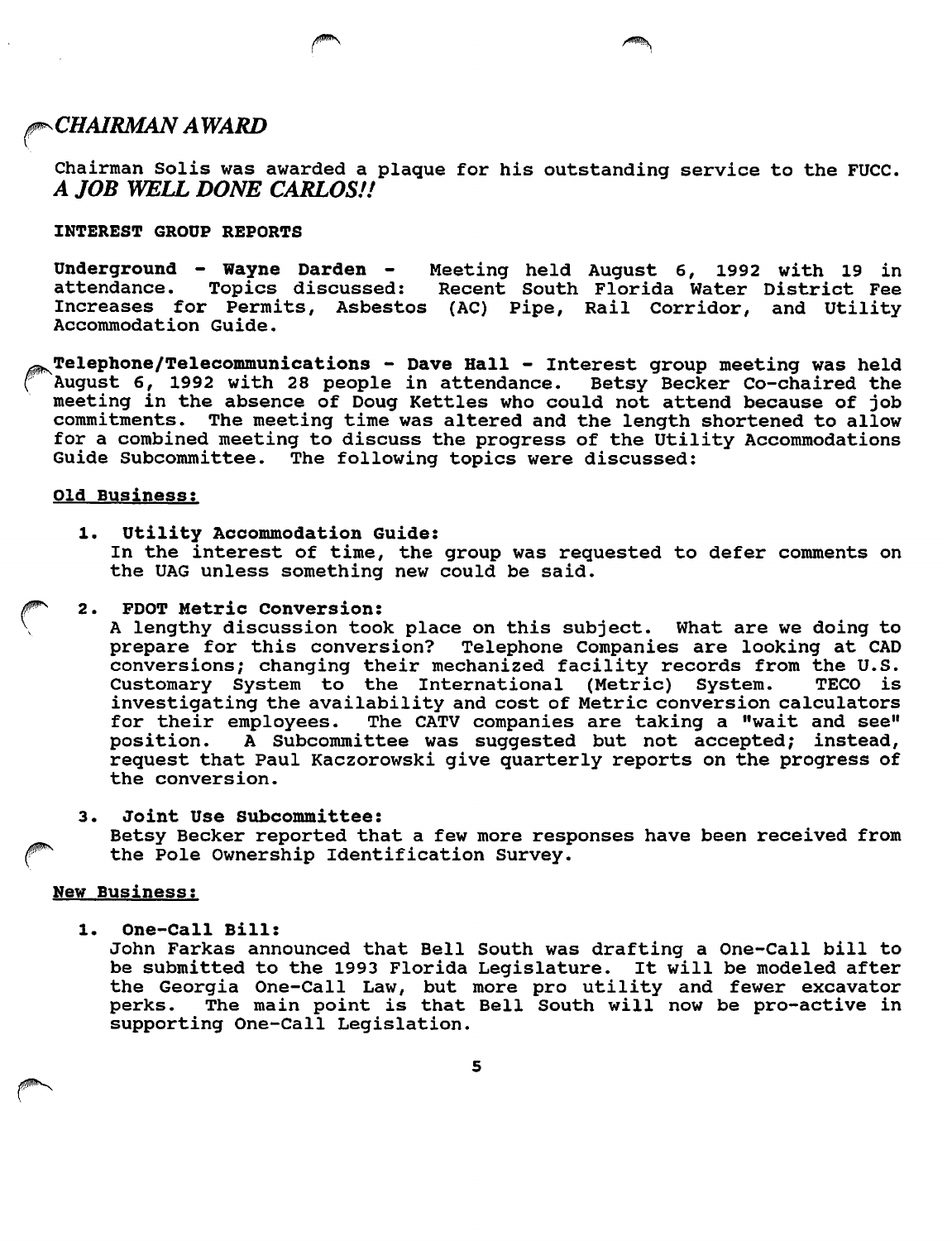### 2. Consumer Inside Wiring Problems:

Gene McMath distributed copies of a report prepared by a UTF "Quest For Quality" Team. This report addresses the problems that are experienced with substandard four conductor (non-twisted) telephone wiring that has been used by many local building contractors since 1984.

### 3. Hazardous Mitigation Safety Projects:

John Farkas requested the meeting membership to watch for requests from the FOOT for Hazardous Mitigation Safety Projects. These projects are funded by the Federal Government for safety improvements to roadways, but do not necessarily involve road construction such as paving or drainage. The project that John was familiar with was a roadway in Miami that will require FP&L and Bell Telephone to relocate their poles from 8" behind the curb to 18" behind the curb; a move of 10" and a cost of approximately \$500,000 to the two utility companies.

POWER - LARRY CLAXON - A group meeting was held August 6 with 22 people in attendance.

Glenn reported for the Utility Pole Record Keeping Committee. Clearances - waiting to receive Sag Charts from ATC Cablevision.

Discussed foreign attachment identification. Mark Sweet passed out list of these companies that have identified with the color and shape of their tags, their contact person and telephone number.

Discussed guying and anchoring requirements for foreign attachments (some allow joint anchors, some don't, and some have specific outlined in the contract, etc).

Discussed joint use trenching (if require back fill and spacing depths, etc. can be more expensive than separate trenches). Dennis talked about new concept where cable and telephone laid in trench prior to need?

UTILITY NOTIFICATION CENTER - JOHN SHELTON - The 1992 proposed Safety and Damage prevention Statue failed to get support in the 1992 session. However, discussion for 1993 has begun and your support is needed for passage.

Call volume and membership continue to increase. During October and November the notification center will install a completely redundant computer for an objective of zero out-of-service time. Enhanced features will not be objective of zero out-of-service time. surpassed by an other center in our country.

Advance planning and pre-construction conferences are necessary but unless the excavator calls and the route of the facilities identified before physical work begins, the underground facilities will be vulnerable to damage; also community and job safety could very possible be in jeopardy. "CALL BEFORE YOU DIG."

6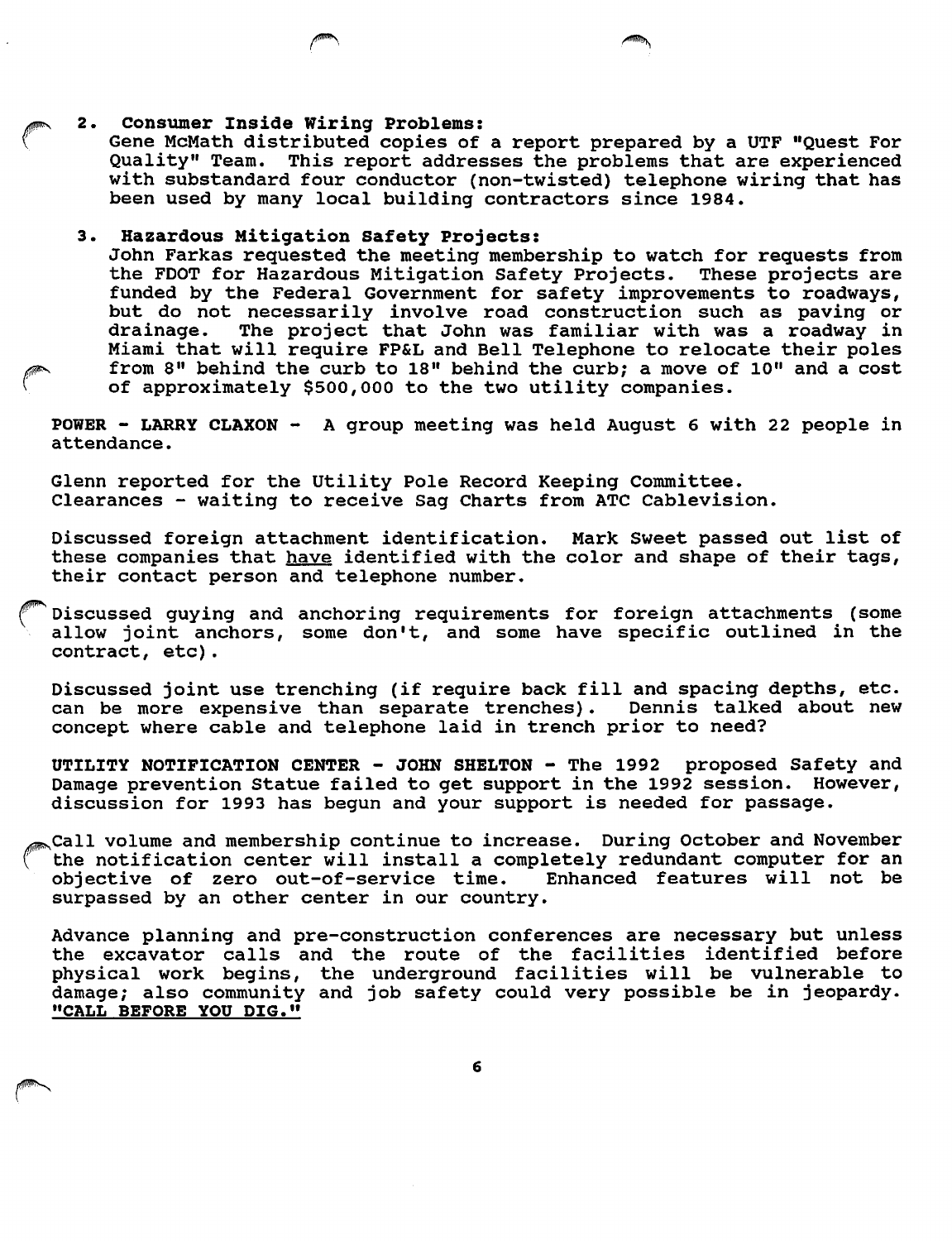$\mathbb R$ The key to effectiveness of the one-call program is that a single call alerts all underground operators of pending excavations. Each omission of membership diminishes the efficiency and usefulness of the system and takes away from the public safety and cost-saving benefits that could otherwise be achieved.

### SUBCOMMITTEE REPORTS

Utility Accommodation Guide - Dick McConville - A group meeting was held August 6th and an additional meeting was held the morning of the 7th to try and resolve additional issues. Will not meet again until August 26 to go over issues that have not been resolved and at that time we hope to complete the quide.

Joint Use - Betsy Becker - There was no meeting last quarter.

CSX/DOT Right-Of-Way - Tom Dugger - On July 17, 1992 C.J. Blanton called to tell Tom that the Department of Transportation General Council had pulled back Rule Chapter #14.105. D.O.T. Rail Corridor acquisition, management and development procedure. Tom talked with Scott Allbritton on July 29 he told Tom that the general council felt like some of the language was procedural and also got into bounds of contracts. This will put them back at square one, starting the process all over again. Scott did not know how long this will take.

Abandoned Utilities and Asbestos - Dick McConville - A meeting was held in August with 22 members in attendance. The discussion was centered around Asbestos in the right-of-way. In an attempt to understand responsibilities in the right-of-way, handling asbestos a group was formed to prepare a presentation to the FUCC in November.

Arlene Brown McGee has agreed to chair the group and the Sub-Committee in the 92 - 93 year. Thanks to Arlene!

One call By Law - David Bixler - Dave gave an overview of the One Call Centers. He also stated there was a need for a single One Call Concept for Florida operated by a non-profit One Call Corporation.

Chairman Solis stated that the "support has been granted by the creation of the committee."

Utility Pole Record Keeping - Larry Claxon - Was not present to give report.

Agreement Forms - Ron Worley - No Report.

STEERING COMMITTEE - See attached minutes from Mark Sweet